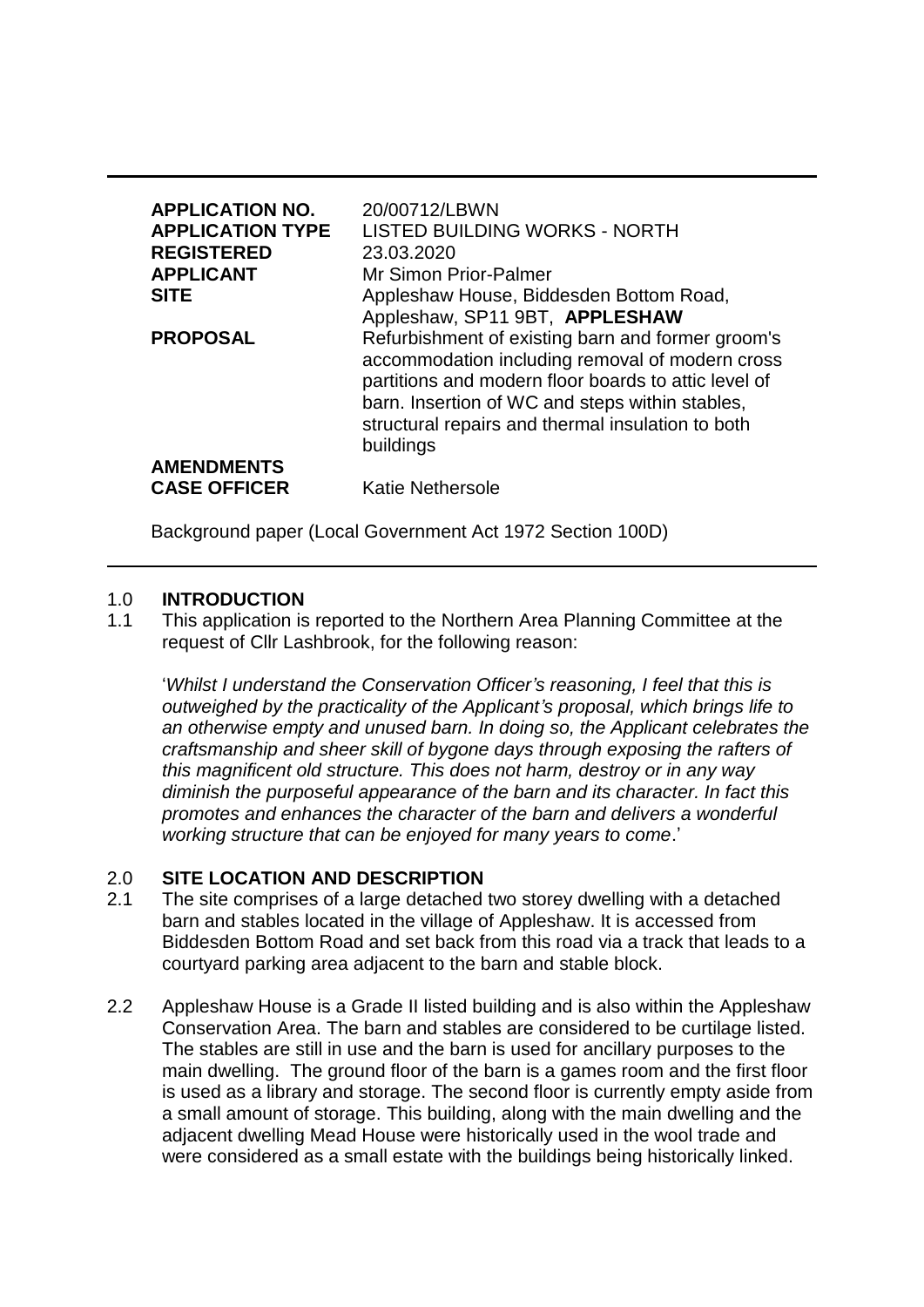## 3.0 **PROPOSAL**

- 3.1 It is proposed to refurbish the existing barn and loft space above the stables to provide improved ancillary accommodation to the main dwelling. The space above the stable would become a guest bedroom and guest office and the first floor above the existing games room in the barn would be used as a dining and family room. This would include the removal of some partitions and existing floor boards and some external alterations to include the lowering of the access door and the addition of stone steps to provide access, as well as the insertion of a conservation rooflight to the rear elevation. Both the barn and stables would be structurally repaired and thermal insulation installed within the roof structure.
- 3.2 Two previous applications have been submitted for a similar scheme (19/02067/FULLN & 19/02068/LBWN and 19/02512/FULLN & 19/02513/LBWN) and both have been withdrawn due to objections from the Conservation team. This application seeks to address these concerns by omitting proposed windows to the west and south elevation of the barn and a window to the W.C in the stables; as well as omitting the landing and steps to the east elevation of the barn. A full application was also submitted (20/00711/FULLN), however it was considered that the majority of the works would be permitted development and the only aspect that required permission was the insertion of a rooflight. As a result the description of the full application was amended and permission has been granted.

### 4.0 **HISTORY**

- 4.1 20/00711/FULLN The installation of a conservation rooflight in the east elevation of the stable block (AMENDED DESCRIPTION). Permission subject to conditions and notes 25.6.2020.
- 4.2 19/02067/FULLN Removal of modern partitions and second floor within Barn, conversion of first floor of adjoining stables to residential (annexe) accommodation, addition of internal and external steps/stairs and remedial works to structure. Withdrawn 17.10.2019.
- 4.3 19/02068/LBWN Removal of modern partitions and second floor within Barn, conversion of first floor of adjoining stables to residential (annexe) accommodation, addition of internal and external steps/stairs and remedial works to structure. Withdrawn 17.10.2019.
- 4.4 19/02512/FULLN Refurbishment of existing annexe barn and former Groom's accommodation over stables, to include removal of modern cross partitions and modern floor boards to upper level of barn, insertion of WC and steps within stables, and structural repairs and thermal insulation to both buildings. Withdrawn 24.12.2019.
- 4.5 19/02513/LBWN Refurbishment of existing annexe barn and former Groom's accommodation over stables, to include removal of modern cross partitions and modern floor boards to upper level of barn, insertion of WC and steps within stables, and structural repairs and thermal insulation to both buildings. Withdrawn 24.12.2019.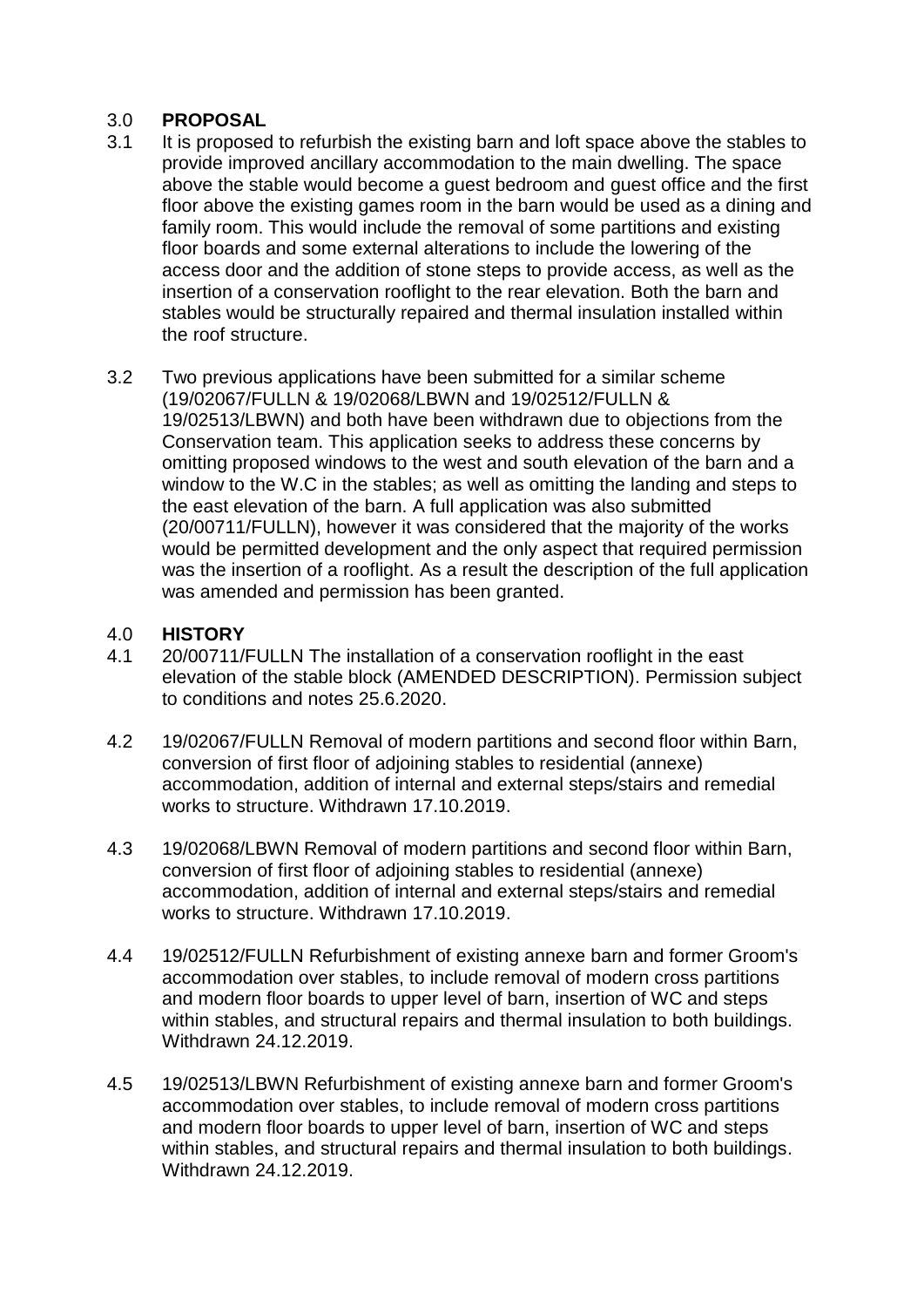## 5.0 **CONSULTATIONS**

5.1 **Ecology** – No objection subject to a condition.

## 5.2 **Conservation** – Objection

The proposed works would not make a positive contribution to sustaining the significance of the heritage asset, contrary to Policy E9 of the Test Valley Borough Local Plan 2016.

Whilst the scheme is objected to there are some aspects of the proposal which are considered acceptable. The proposed insertion of an internal staircase would be positioned in a part of the floor structure that is modern and so there would be loss of historic fabric. It would not result in harm to the significance of the heritage asset as it would not affect how the building is experienced and interpreted. The proposed insulation to the walls and roof would result in some harm to the character of the heritage asset but would be outweighed by the overall benefits resulting in a sustainable use.

- 6.0 **REPRESENTATIONS** Expired 24.04.2020
- 6.1 None received.
- 6.2 **Appleshaw Parish Council**  No response received.

## 7.0 **POLICY**

- 7.1 Government Guidance National Planning Policy Framework (NPPF) National Planning Practice Guidance (NPPG)
- 7.2 Test Valley Borough Revised Local Plan (2016)(RLP) COM2: Settlement Hierarchy E5: Biodiversity E9: Heritage LHW4: Amenity
- 7.3 Supplementary Planning Documents (SPD) None relevant

## 8.0 **PLANNING CONSIDERATIONS**

- 8.1 The main planning considerations are:
	- Impact on the Character and Appearance of the Conservation Area and Listed Building
	- Biodiversity
- 8.2 **Impact on the Character and Appearance of the Conservation Area and Listed Building**

The proposal affects buildings that are within the curtilage of a Grade II listed building and are within a conservation area and therefore consideration needs to be given to policy E9. Any development affecting a heritage asset will be permitted provided that: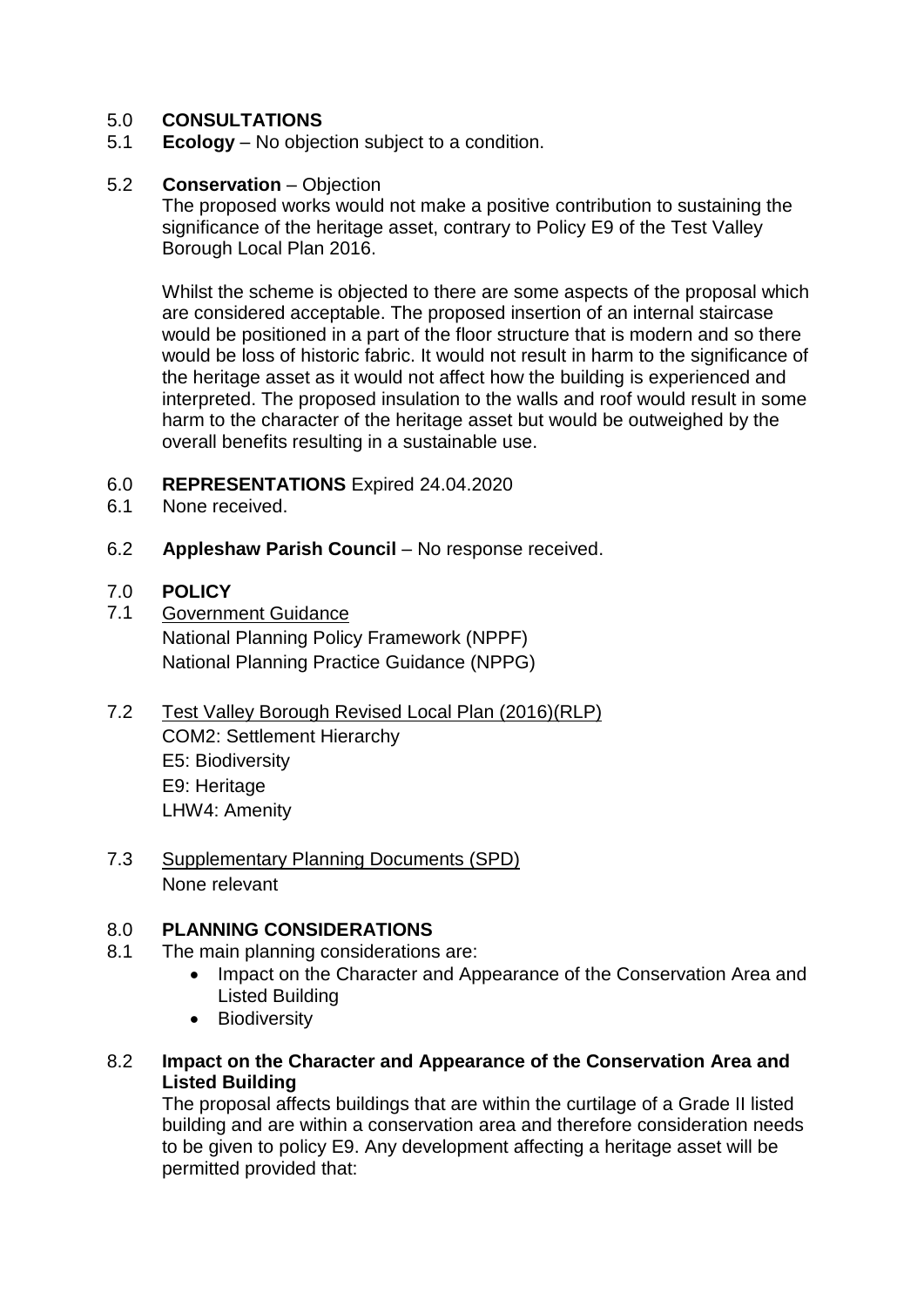- a) it would make a positive contribution to sustaining or enhancing the significance of the heritage asset taking account of its character, appearance and setting; and
- b) the significance of the heritage asset has informed the proposal through an assessment proportionate to its importance
- 8.3 Development that would result in the substantial harm to or loss of the significance of a designated heritage asset will not be permitted unless:
	- a) it is outweighed by the substantial benefit to the public of bringing the site back into use; or
	- b) the nature of the heritage asset prevents all reasonable use; and
	- c) its conservation cannot be achieved by either a viable alternative use, support from public ownership or funding from other sources; and
	- d) the harm or loss is outweighed by the benefit of bringing the site back into use
- 8.4 Local Planning Authorities are also required to have special regard to the desirability of preserving listed buildings or its setting or any features of special architectural or historic interest which it possesses as set out in Section 66 (1) of the Planning (Listed Buildings and Conservation Areas) Act 1990.

### 8.5 Acceptable works

There is no objection to the proposed conversion of the former groom's accommodation, the installation of an additional toilet to the rear of the existing stable block or the proposed internal stairs. The proposed internal staircase would be inserted through part of the floor where it is of a modern date and would therefore not result in the loss of historic fabric. This conclusion is supported by the heritage assessment that has been submitted with the application. Therefore, although there is no evidence that there was a staircase in this location historically, on balance it is considered that there would be no harm to the significance of the building as a heritage asset.

8.6 The proposal to create a larger opening from the barn to the space over the stable would result in a short section of the underside of the stair being visible in the stable below. This would result in a small degree of harm, however given the degree of existing alterations to the stable (principally the insertion of modern block-work partitions) it would not have a great impact on the overall significance of the building. If permission were to be granted then details of this aspect of the proposal would be secured through a condition. As the works are internal and not visible in the public realm they would not have an adverse impact on the character and appearance of the Appleshaw Conservation Area.

# 8.7 Removal of upper loft floor covering and proposed insulation to walls to the barn

It is acknowledged that the floor covering to the second floor of the barn to be removed is modern. However its removal would have a harmful impact on the building's significance as it would remove the historic understanding of this barn and how it was used as a wool barn. The presence of the floor is part of the original design and is considered to be important when understanding the importance of the building's significance. This is supported by the applicant's Heritage Assessment, paragraph 6.6., which confirms this interpretation: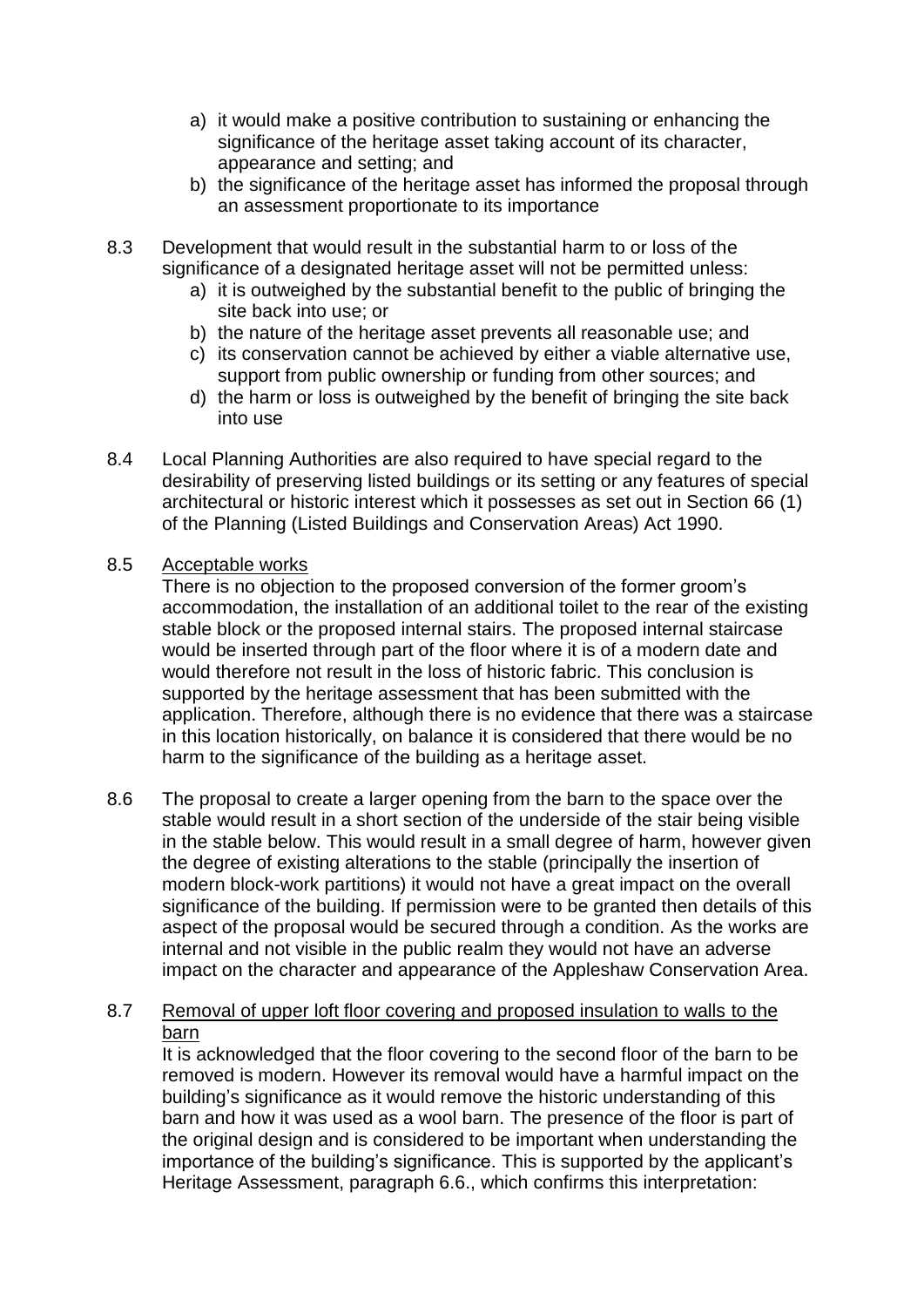'*Important elements of the interior of the barn are those which reflect its original use and intensity of storage, including the exposed brick walls, plainness of detail and multi-storeys.'* It also notes that 'th*e second floor relates to the loading bay within the east gable.*'

This is supported by the Conservation Officer's comments in that;

'…*the importance of how the building is experienced is evident in the attic, where the trusses are seen and can be passed through. These will be divorced of much of their meaning should the floor covering be removed.'*

Therefore the removal of this floor is objected to as it would result in less than substantial harm to the understanding of this buildings' importance and significance.

8.8 It is also proposed to add wall insulation and plasterboard wall coverings to the barn and the stable. It is considered that this would result in a change to the character of the internal appearance that would harm the buildings' significance. This is supported by the submitted heritage assessment in paragraph 6.6. The interior of these buildings is characterised by internal exposed brickwork which is considered to be normal for agricultural buildings of this type. As the Conservation Officer concludes:

*'…the unlined walls reflect the historic function of the barn and stables and the proposed lining of these walls would therefore change their character and impact on the buildings' significance*.'

Therefore the proposed insulation is objected to as it would result in less than substantial harm to the understanding of the building's importance.

8.9 Paragraph 196 of the NPPF (2019) states that where less than substantial harm is identified;

*…'this harm should be weighed against the public benefits of the proposal including, where appropriate, securing its optimum viable use.'*

It is acknowledged that there would be some public benefit through the proposed reinstatement of the ceiling in the stable loft. The application states that the lath and plaster ceilings survive in the loft space and that as part of the insertion of the staircase they would be amended. However from a site inspection it is clear that these ceilings do not survive. Their reinstatement would be a public benefit, however it is not clear when they were removed and no information has been provided on this. The applicant also lists the following as being the refurbishment of the grooms' accommodation bringing the building back into a useful purpose for its long term survival and future maintenance, the repair of structural defects, and the reduction in energy demand and sustainability.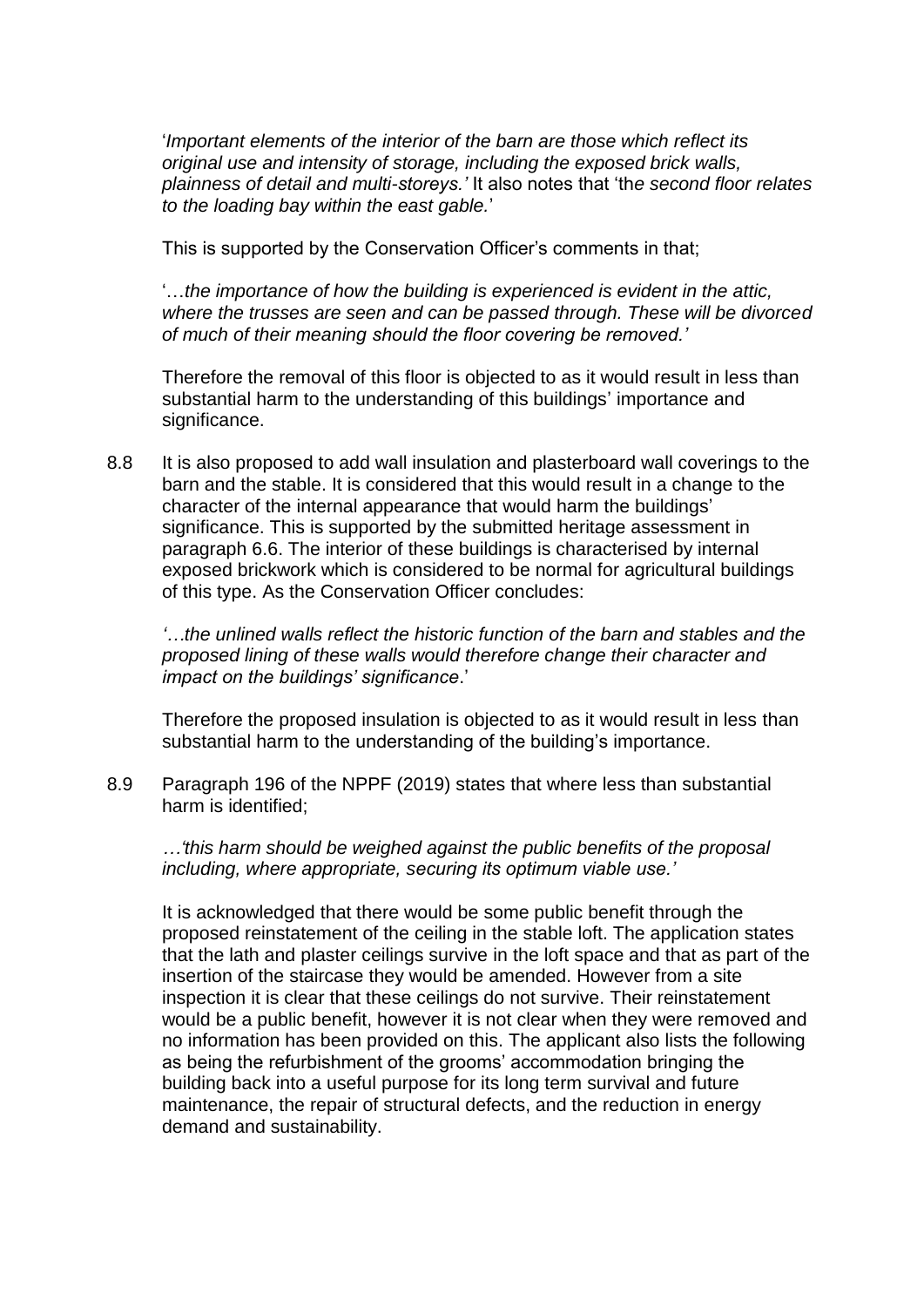8.10 The proposed insulation would ensure the long term use of these buildings and would reduce the energy demand too through added sustainability as a result of the proposed insulation. Whilst it is considered that these may constitute public benefits to the proposal, these do not outweigh the harm identified. Paragraph 193 of the NPPF (2019) states that where there is harm identified:

' …*great weight should be given to the asset's conservation…This is irrespective of whether any potential harm amounts to substantial harm, total loss or less than substantial harm to its significance.'*

### 8.11 Conclusion

In conclusion, whilst it is acknowledged that some of the aspects of the proposed would be acceptable and there would be some public benefits to the scheme, the harm identified would not be outweighed by these. As such it is the removal of the upper loft floor covering and proposed insulation that would conflict with policy E9. The presence of this floor covering is essential in understanding the significance of the building and therefore its removal would not make a positive contribution to sustaining the historic significance of the building. Furthermore the proposed insulation and line walling would alter the character of the buildings and affect the understanding of their historical use. It is acknowledged that the proposal would not harm the character of significance of the Appleshaw Conservation Area, however it is the less than substantial harm to the listed building that is objected to. The proposal therefore fails to accord with the requirements of policy E9 of the RLP.

### 8.12 **Biodiversity**

The application has been supported by a bat survey report which identified that the existing barn provides numerous points that can be used by bats for roosting and/ or access to roosts. Subsequent emergence and re-entry surveys identified a small day roost was present under the roof tiles of the western and southern roof tiles. A number of other bat species were also recorded foraging and commuting across the site.

- 8.13 Two swallow nests were recorded during the survey which would be lost as a result of the development. Mitigation measures include the installation of swallow nest bowls post works and ecological enhancements would include the installation of 2 bat boxes. It is considered that provided that the recommended mitigation measures are carried out there would be no objection on ecological grounds.
- 8.14 The application has been reviewed by the Ecology Officer who is satisfied that the proposal would not have an adverse impact on biodiversity and therefore there would be no conflict with policy E5 of the RLP.

### 9.0 **CONCLUSION**

9.1 In conclusion the proposed development would accord with policy E5 in terms of its impact on biodiversity. However the proposals would result in less than substantial harm to the buildings' significance and would therefore fail to accord with policy E9 of the RLP.